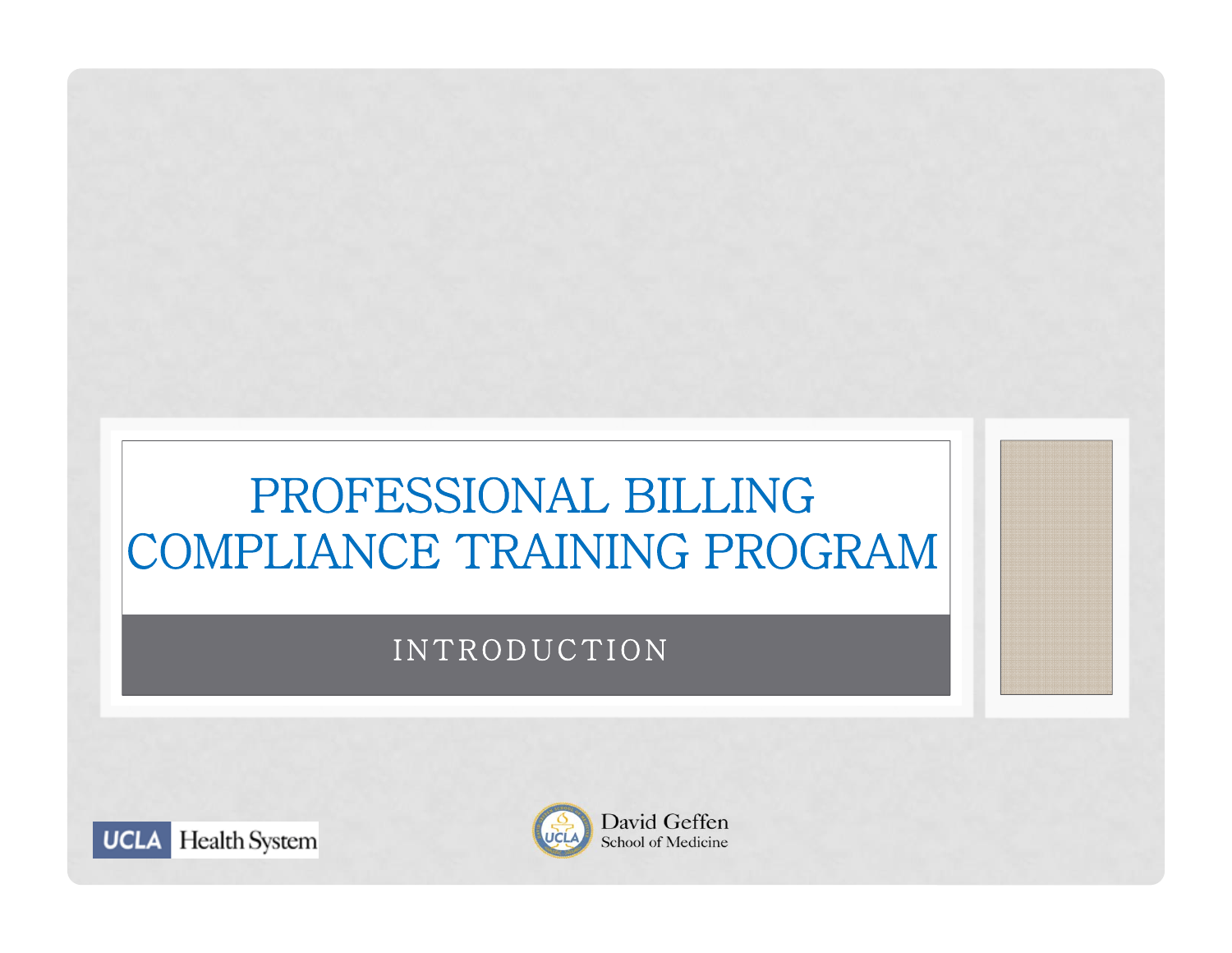## PROFESSIONAL BILLING COMPLIANCE TRAINING PROGRAM

UCLA Faculty Practice Group requires all Providers new to UCLA to successfully complete the "Training Program" and demonstrate an understanding of the principles, laws and regulations governing payment of governmental claims.

Providers for purposes of this Training Program include:

- All new UCLA clinical faculty, new volunteer clinical faculty & new allied health care professional;
- Who have been credentialed by any UCLA Hospital or the UCLA Medical Group; and
- $\bullet$ Intend to bill through a UCLA affiliated Practice Plan.



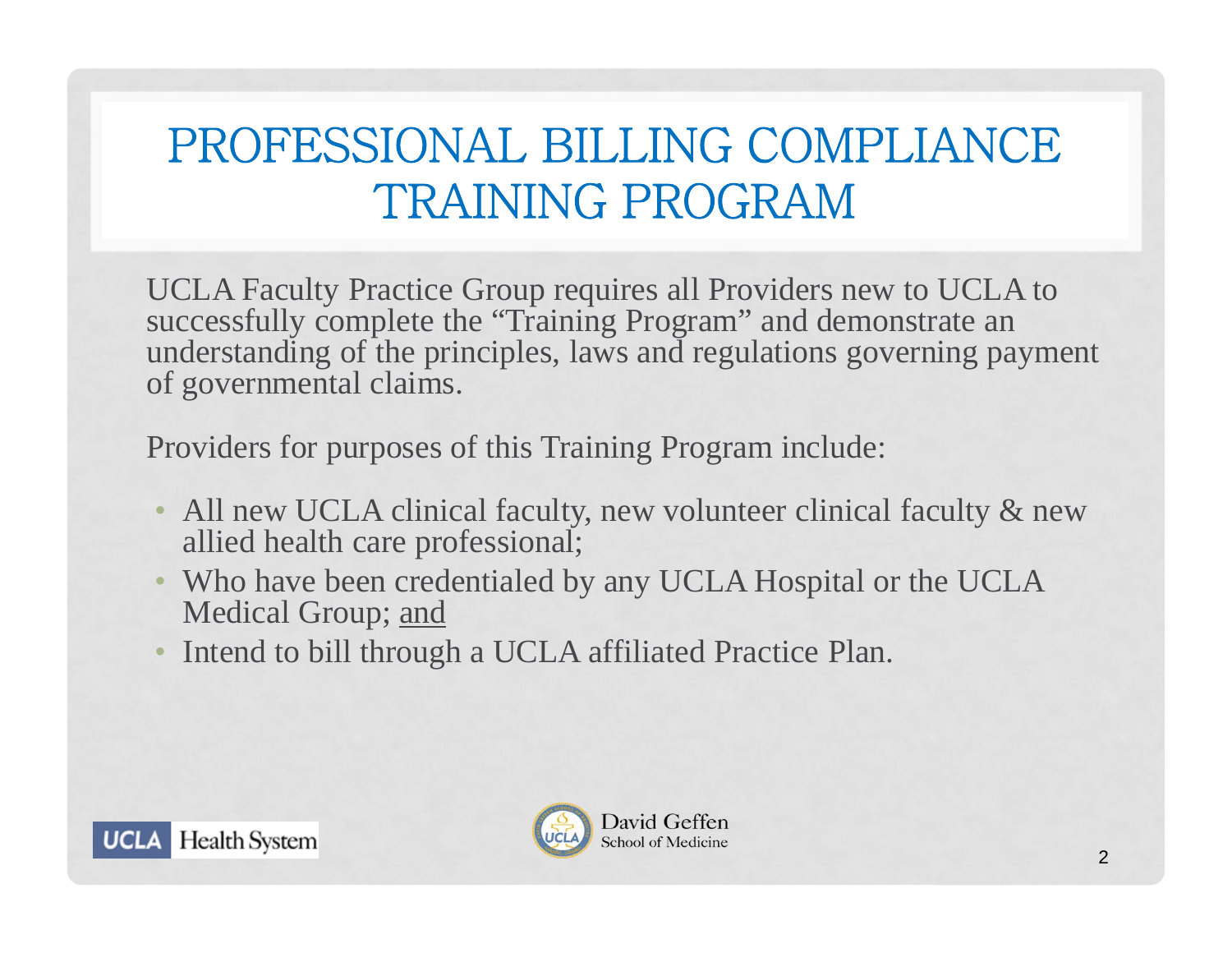## PROFESSIONAL BILLING COMPLIANCE TRAINING PROGRAM (CONTINUATION)

- $\bullet$  Training is in accordance with the Faculty Practice Group" Standards and Guidelines" for Compliance and Billing: "New Faculty and Allied Health Care Professionals – Professional Billing Compliance and Audit Training Program."
- $\bullet$  Providers must complete the following steps:
	- $\bullet$ Online training
	- $\bullet$ Practical Coding Training
	- $\bullet$ Coding Audit



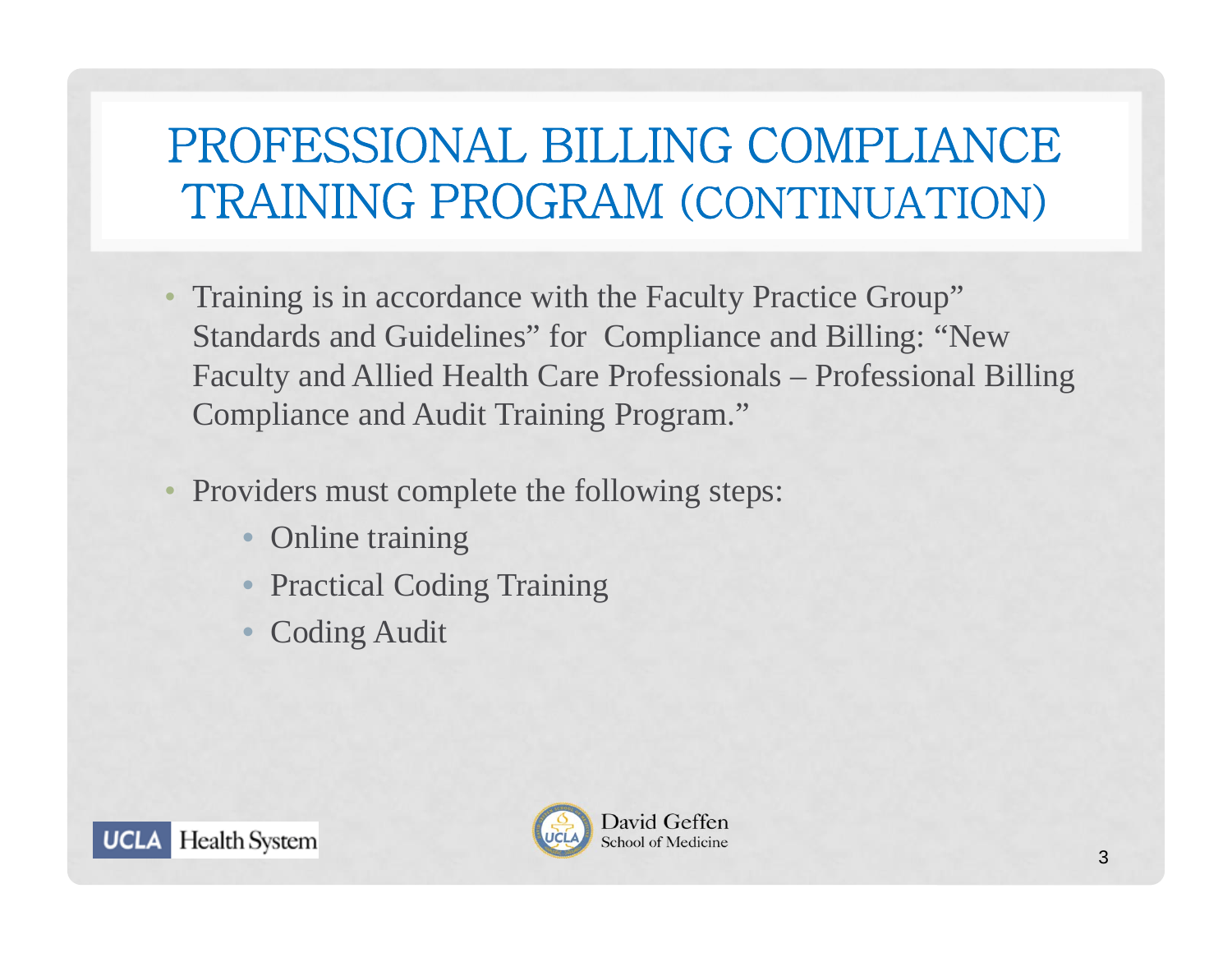# FIRST STEP

### **Online Training**:

- Successful completion of this Online Training Program prior to officially seeing patients and being assigned a professional billing number. Online Training include the following modules:
	- •Principles of Medical Record Documentation
	- $\bullet$ Evaluation and Management Services (Appendixes 1-3)
	- $\bullet$ Requirements for Billing for Teaching Physician Services
	- •Consultation Services
	- •Observation Services



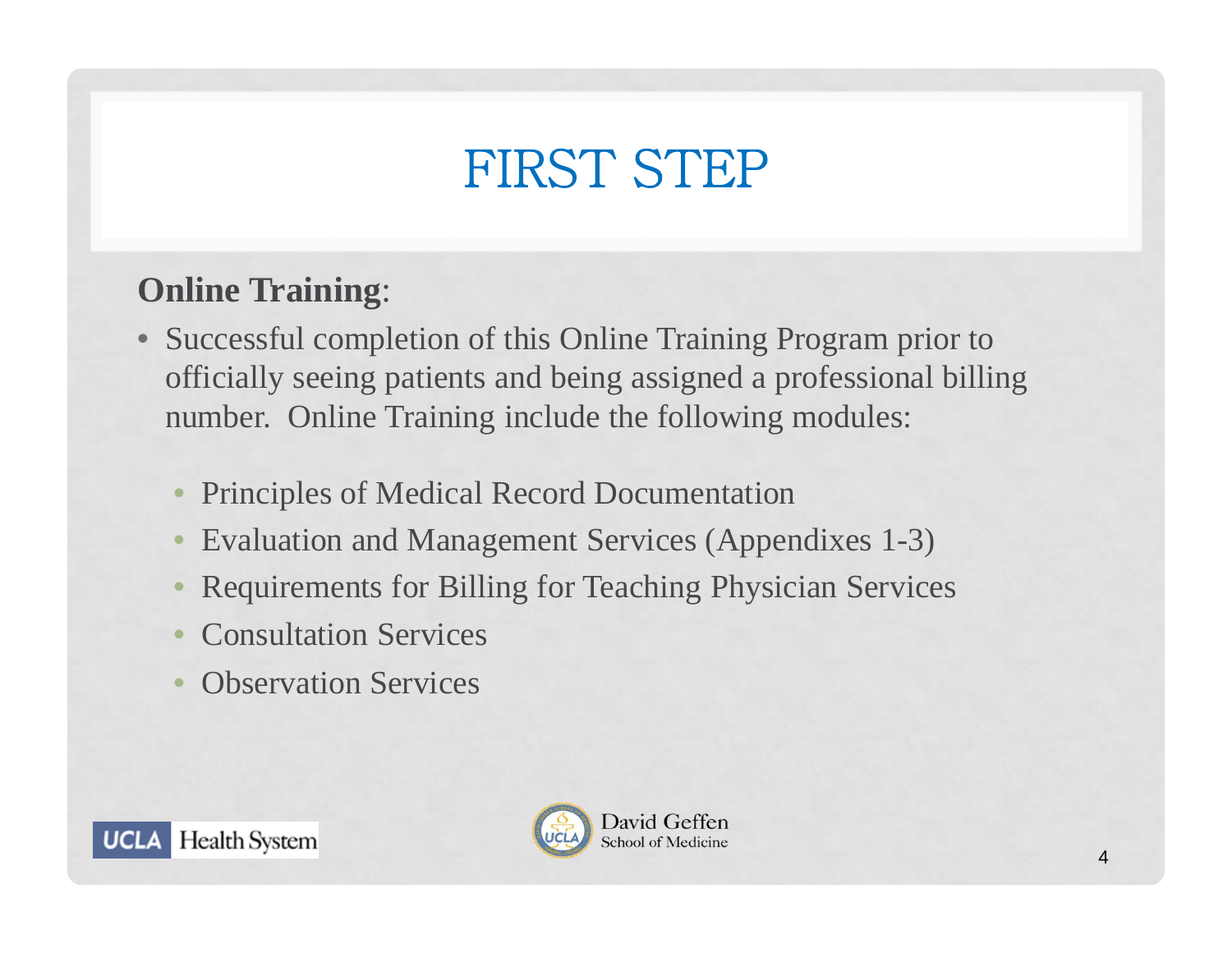## FIRST STEP (CONTINUED)

### **Other Online Training Requirements:**

In addition, every new provider must complete:

- • Online Privacy and Security Training (http://hr.healthcare.ucla.edu/hipaa2/main.asp )
- • Online Code of Conduct, Compliance and Ethics Training\* (http://www.mednet.ucla.edu/ComplianceQuiz/ )

\* If you trained at UCLA, the Privacy/Compliance modules should have been completed during your training.



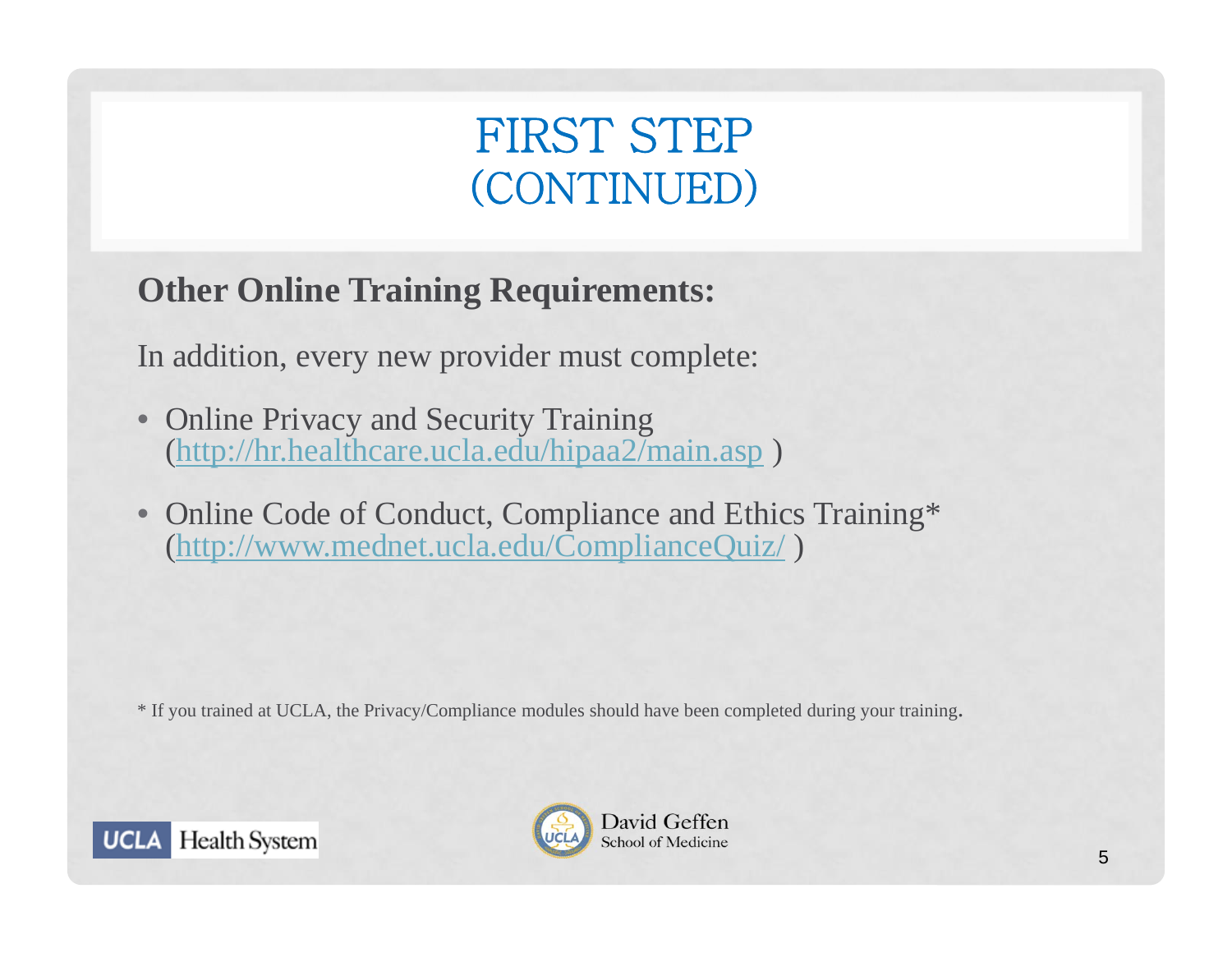# SECOND STEP

### **Practical Coding Training (In-person):**

- $\bullet$  Attendance at an initial coding training program offered by the Professional Compliance Office pertaining to service and diagnosis code assignment in the provider's specialty.
- This step must be completed within 60 days of a new provider's first clinical assignment day.
- To schedule training contact Riham Leon, Administrative Specialist, at (310) 794-6763 or email at rsleon@mednet.ucla.edu.



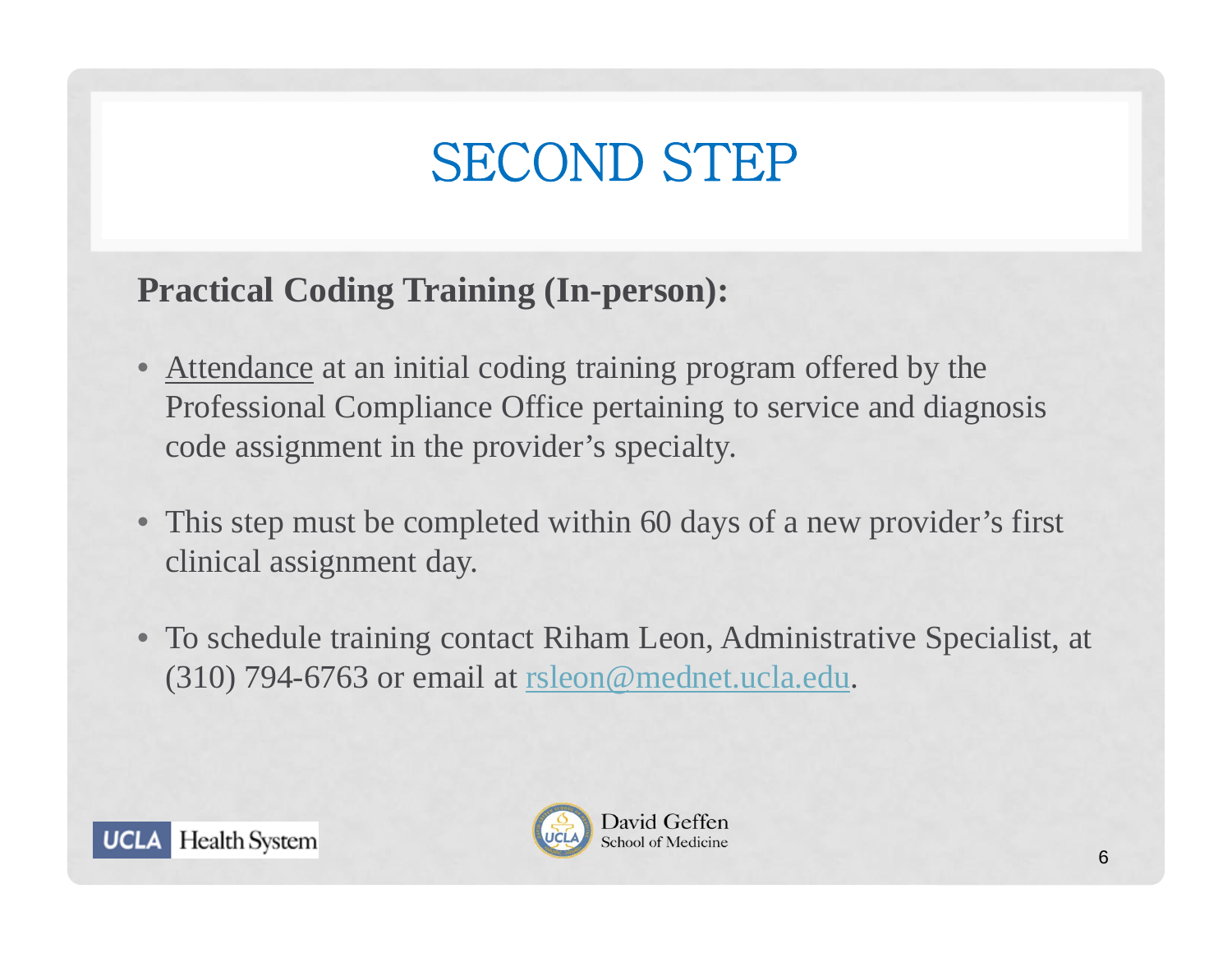# THIRD STEP

### **Coding Audit:**

- Successful completion of a Professional Compliance Office audit.
- This audit is triggered upon the Provider's completion of 30 patient visits.
- A Provider is considered to have successfully completed the Training Program if written documentation supports the claims.
- Providers who fail to successfully complete must attend additional coding training and are subject to further auditing.



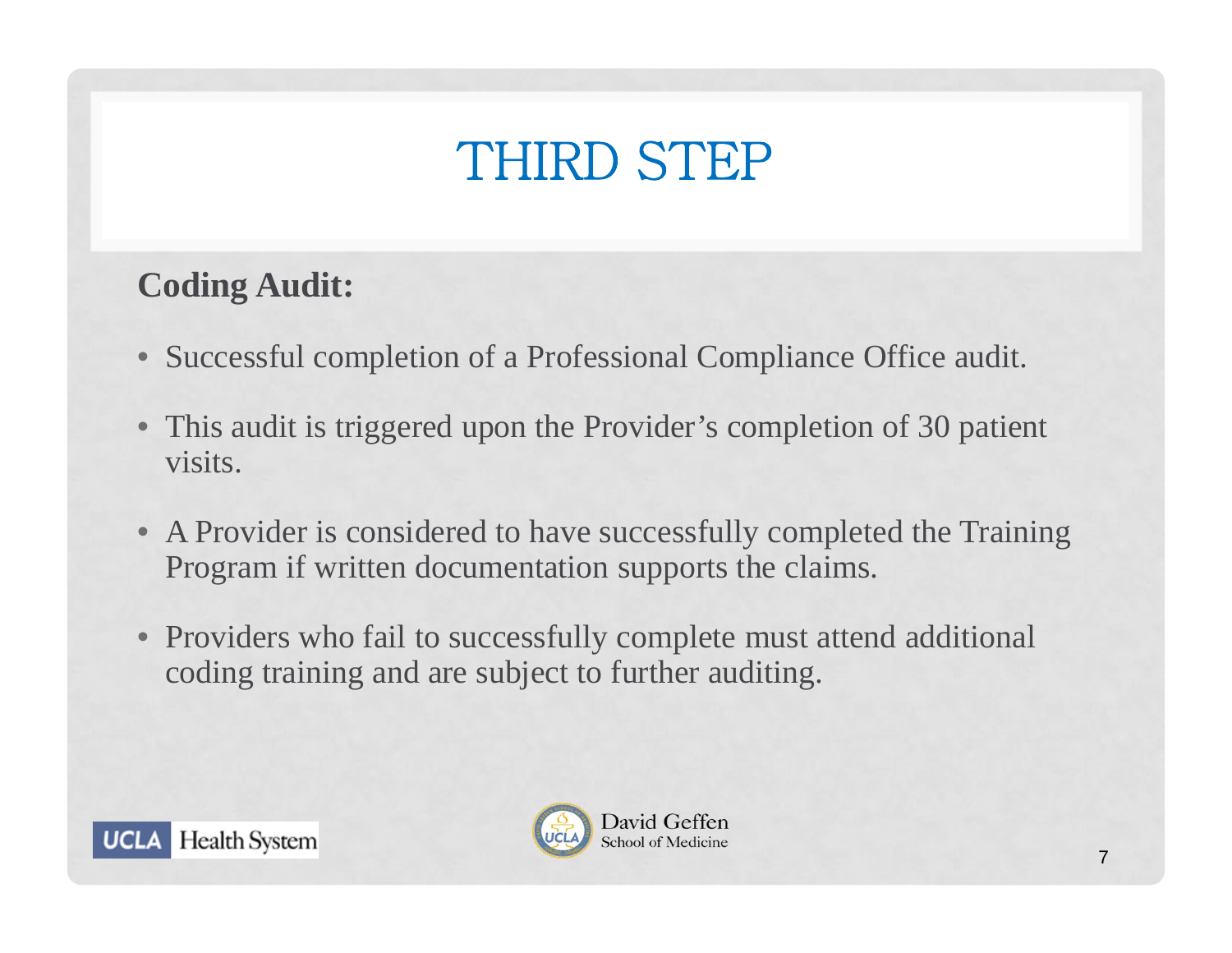## CONSEQUENCES OF NOT SUCCESSFULLY COMPLETING TRAINING PROGRAM

### **Failure to Successfully Complete after Second Round of Training:**

- • All charges submitted for billing to governmental programs placed on hold and not billed until:
	- Provider's charges are supported by service and diagnosis codes as assigned by a departmentally funded, and Professional Compliance Office approved, Certified Professional Coder ("CPC"), or
	- Provider has subsequently successfully completed the coding audit as determined by a departmentally funded CPC.



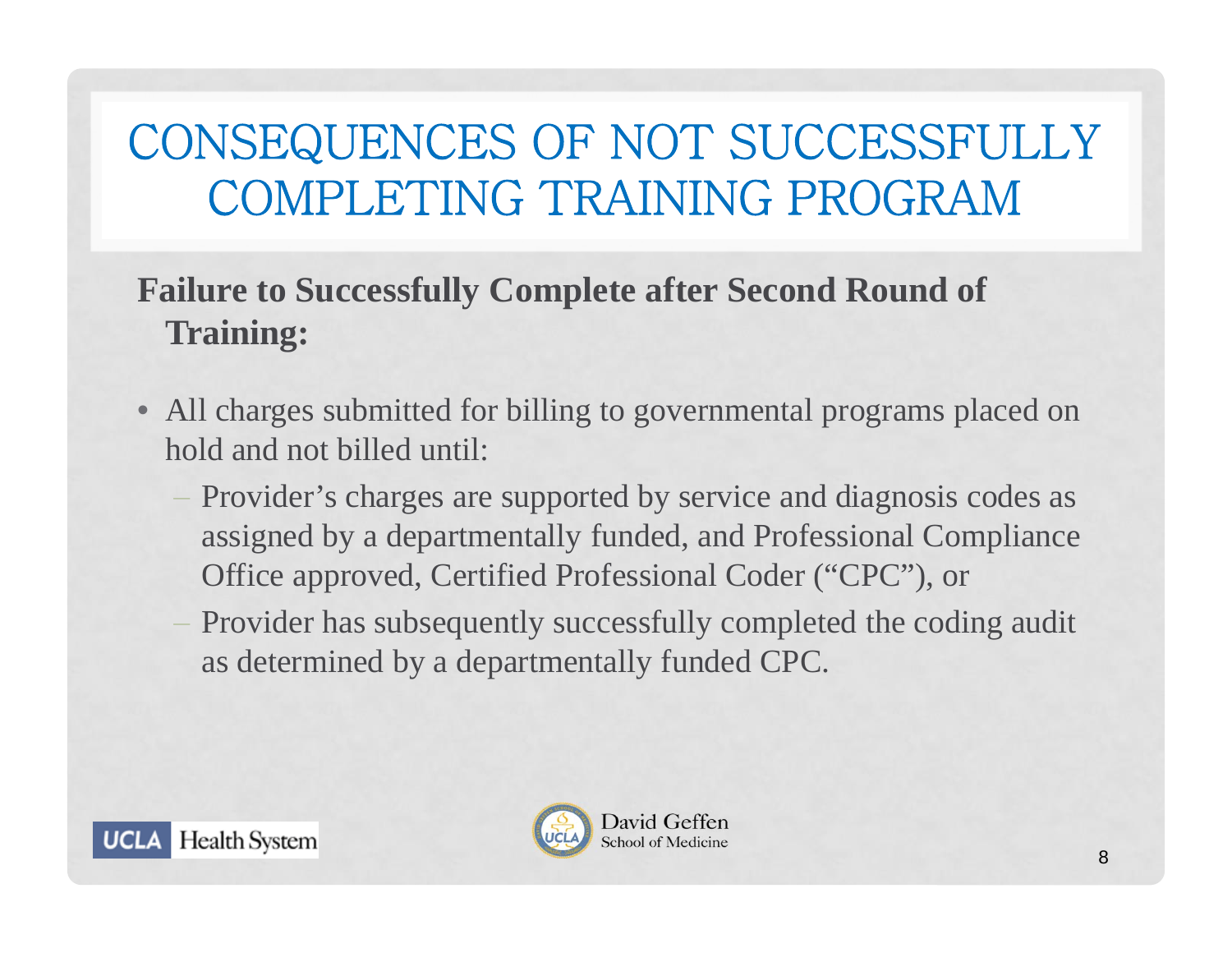## INTRODUCTION TO PROFESSIONAL COMPLIANCE DEPARTMENT

#### **Role of the Professional Compliance Department:**

Assist Providers in complying with governmental regulations and policies pertaining to medical record documentation, coding and billing for services by:

- Proactively providing educational sessions.
- •Proactively conducting audits based upon a workplan.
- Responding to audit requests by external oversight agencies.
- • Researching compliance-related issues with Medicare, Medi-Cal and other third party payors.



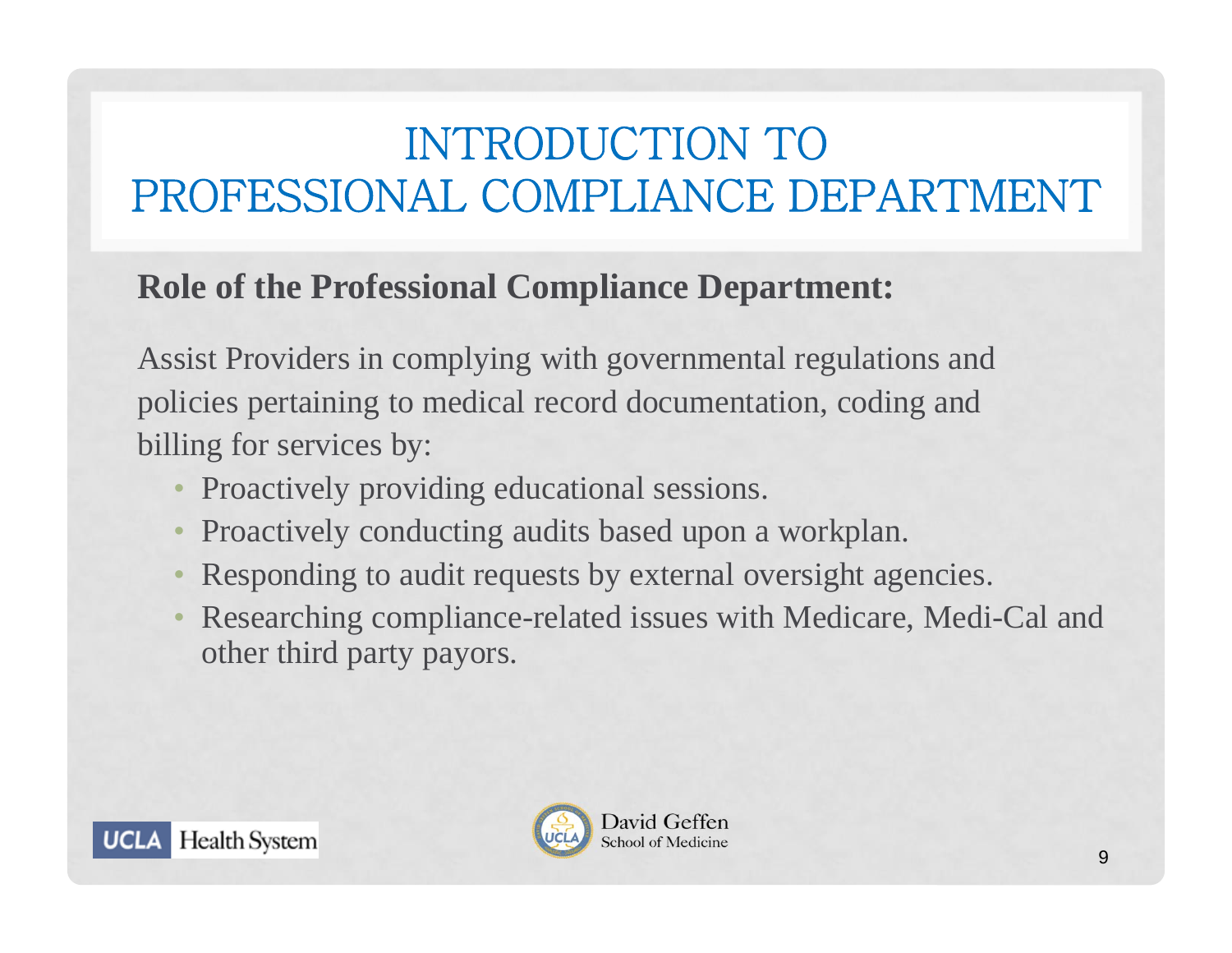# HIGH RISK AREAS

**High Risk Areas Frequently Targeted by Governmental Audits:**

May include, but are not limited to:

- •Billing for Services not rendered
- •Lack of Medical Necessity
- •Upcoding
- •Duplicate billing
- •Failure to meet Teaching Physician requirements
- •Failure to meet Consultation requirements
- •Unbundling
- •High Volume and Level of Service



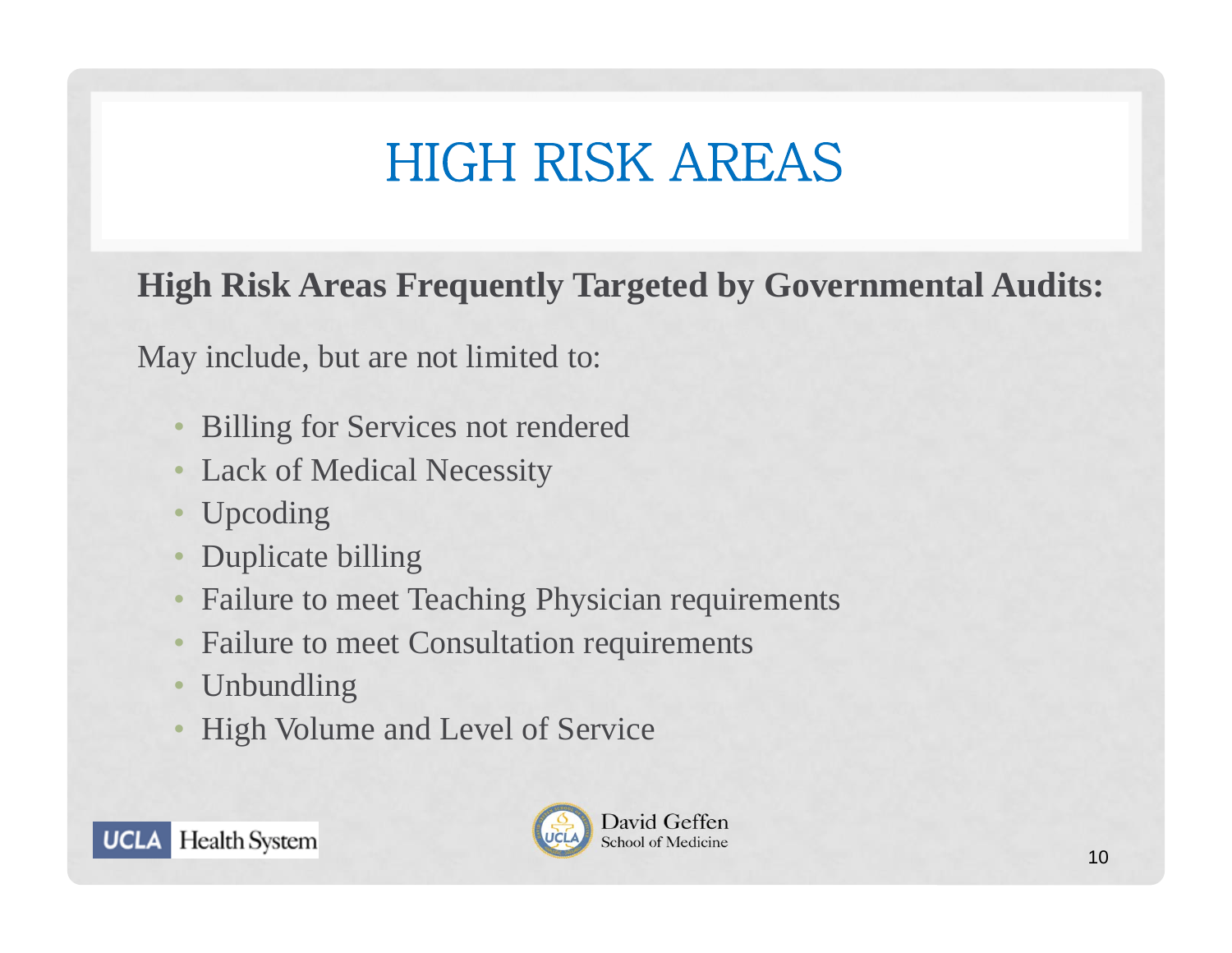# REFERENCES

- See OIG Work Plan for list of other High Risk Areas at http://oig.hhs.gov/publications/docs/workplan/2009/WorkPlanFY2009.pdf
- UCLA Office of Compliance Professional Compliance http://compliance.uclahealth.org/body.cfm?id=25&oTopID=25